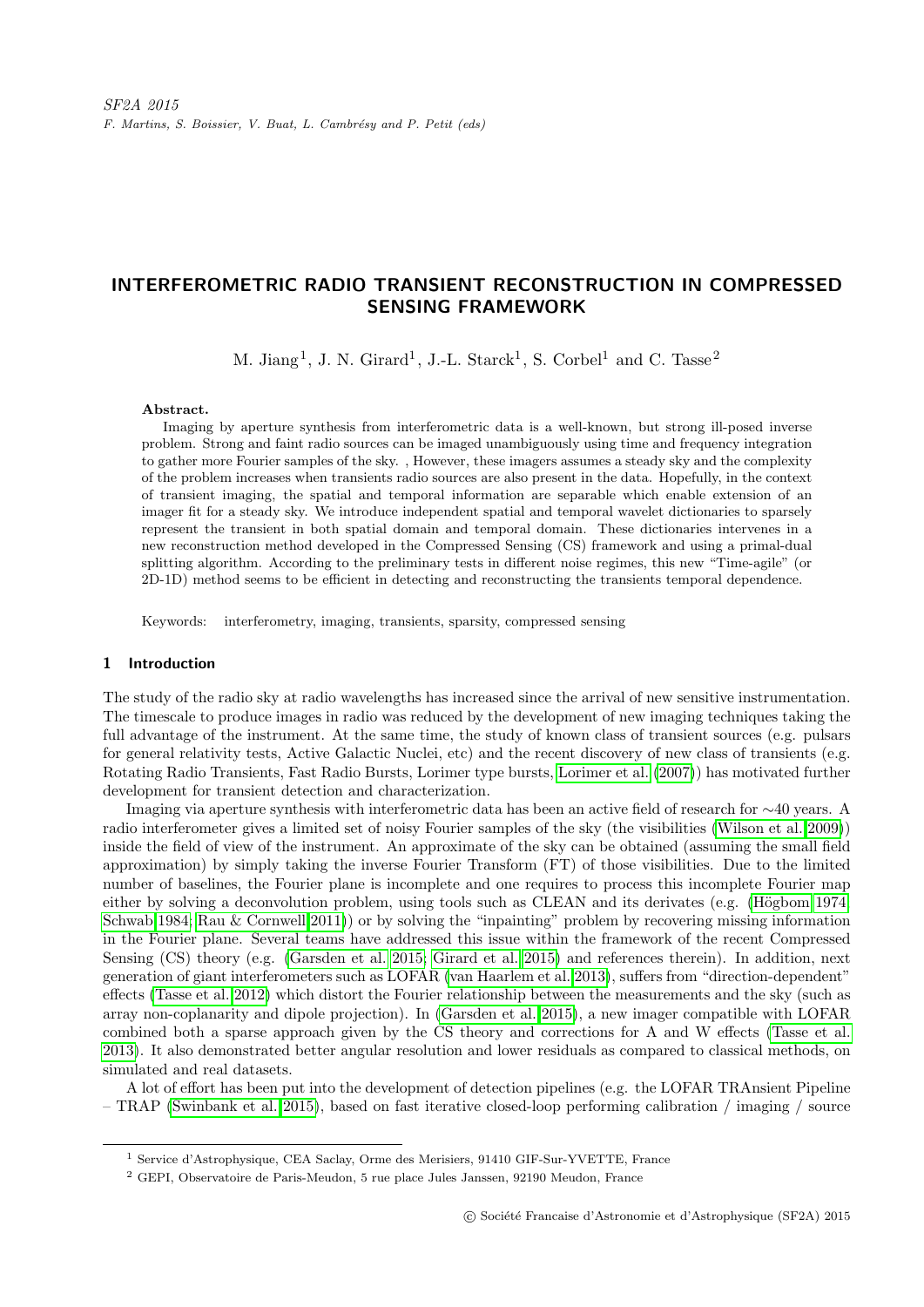#### 232 SF2A 2015

detection / catalogue cross-matching). However, being variable and mostly point-like, the transients imaging suffers from the imaging rate. On the one hand, short time integration enables temporal monitoring of a transient, but each snapshot provides poor visibility coverage. Therefore, the image has low signal-to-noise ratio (SNR) due to large fraction of missing data. On the other hand, long time integration ensures a good sampling, but it will average out the temporal variability of the transient by mixing and diluting "ON" state periods with "OFF" state periods. As a result, a variety of transient radio sources might be missed due to uncertainty or timescale filtering. Consequently, it is difficult to use classical imagers to detect and image transient source when the temporal variability of the transient source is unknown. There is an interest in developing fast imagers, enable to cope with the time variability of the sources. Such imagers can rely on the CS framework to give a quick approximate of the true sky, giving access to faster transients. This motivated the development of a 2D-1D sparse reconstruction imager on the experience obtained in the 2D imaging case.

#### 2 Radio transient reconstruction in compressed sensing framework

#### <span id="page-1-0"></span>2.1 Compressed sensing theory

Shannon theory is commonly known in the domain of signal processing to perfectly reconstruct a regularly sampled signal. However, the innovative sampling and compression theory of recent years, Compressed Sensing (CS) [\(Candes & Wakin 2008\)](#page-4-3), or Compressive Sensing could go beyond the Shannon limit, at a rate significantly below the Nyquist rate, to capture and represent compressible signals based on the sparsity of observed signals.

The CS theory is a paradigm for finding a nearly exact reconstruction in the case of an undetermined problem. In the radio interferometry imaging problem, as we have fewer observations than unknowns (i.e. the sparsely sampled FT of the sky), the CS theory applies and could enable to produce accurate maps possibly with improved angular resolution. To achieve the perfect reconstruction from few samples, the CS theory relies on two principles: sparsity and incoherence. First, in general, the CS theory exploits the fact that the signal can be sparse or compressive in some dictionary  $\Phi$ . For instance, a signal  $\mathbf{x}(t)$  may be not sparse in the direct space, but can be sparse in the wavelet space. In such case,  $\mathbf{x}(t)$  can be decomposed as its sum of few, but significant, coefficients, as  $\mathbf{x} = \mathbf{\Phi} \boldsymbol{\alpha} = \sum_{i=1}^{T} \alpha[i] \varphi_i$ , with T relatively small. Second, the incoherence principle states that a sparse signal in the dictionary  $\Phi$  must be as dense as possible in the domain where it is acquired. It means that the sensing vectors must be as different as possible from the atoms of Φ.

#### 2.2 2D-1D inverse problem formulation

As indicated in the subsection [2.1,](#page-1-0) the interferometry imaging problem constitutes an ill-posed inpainting problem which can be described mathematically in Eq. [\(2.1\)](#page-1-1):

<span id="page-1-1"></span>
$$
V = MFx + N \tag{2.1}
$$

with  $V$ , the measured visibility vector, M the sampling mask which accounts for incomplete sampling in the Fourier space, F the FT operator, x the sky, and N the noise. The sky  $x$ , expressed in the direct space, is a real quantity while the noise N is complex as it alters both amplitude and phase of the visibility measurements.

By extension, the application to transient imaging leads to recast the entities of Eq. [\(2.1\)](#page-1-1) as time-dependent entities. In that scope, the data model of the sky x, containing a transient source, will be a cube. At a given frequency, two dimensions are associated with the spatial information and the third dimension describe its time dependence. In the classical 2D case, the masking operator M is a given, depending on the frequency and time integration. In our case, we have to account for its time-dependence as we considered a ground-based radio interferometer that rotates with Earth (leading to the apparent motion of the sky). M will sample different region of the sky FT with time which is a cumulative effect to the variation of the sampled FT of the varying sky. The imaging of a transient radio sky, can be regarded as a 2D-1D spatial-temporal image reconstruction problem.

To comply with the CS framework, the choice of the corresponding 2D-1D sparse representation  $\Phi$  is critical for our problem. Fortunately, as the temporal information is not correlated to the spatial information, we can separate the 2D-spatial dictionary and 1D-temporal dictionary rather than looking for a 3D dictionary. Therefore, as described in [\(Starck et al. 2009\)](#page-5-8), an ideal wavelet function would be  $\psi(x, y, t) = \psi^{(xy)}(x, y)\psi^{(t)}(t)$ where the space (xy) and time (t) are independent. As in [Garsden et al.](#page-4-1) [\(2015\)](#page-4-1), we selected the 2D starlets [\(Starck et al. 2010\)](#page-5-9) which have proven to be adapted to astronomical sources. For the 1D temporal transform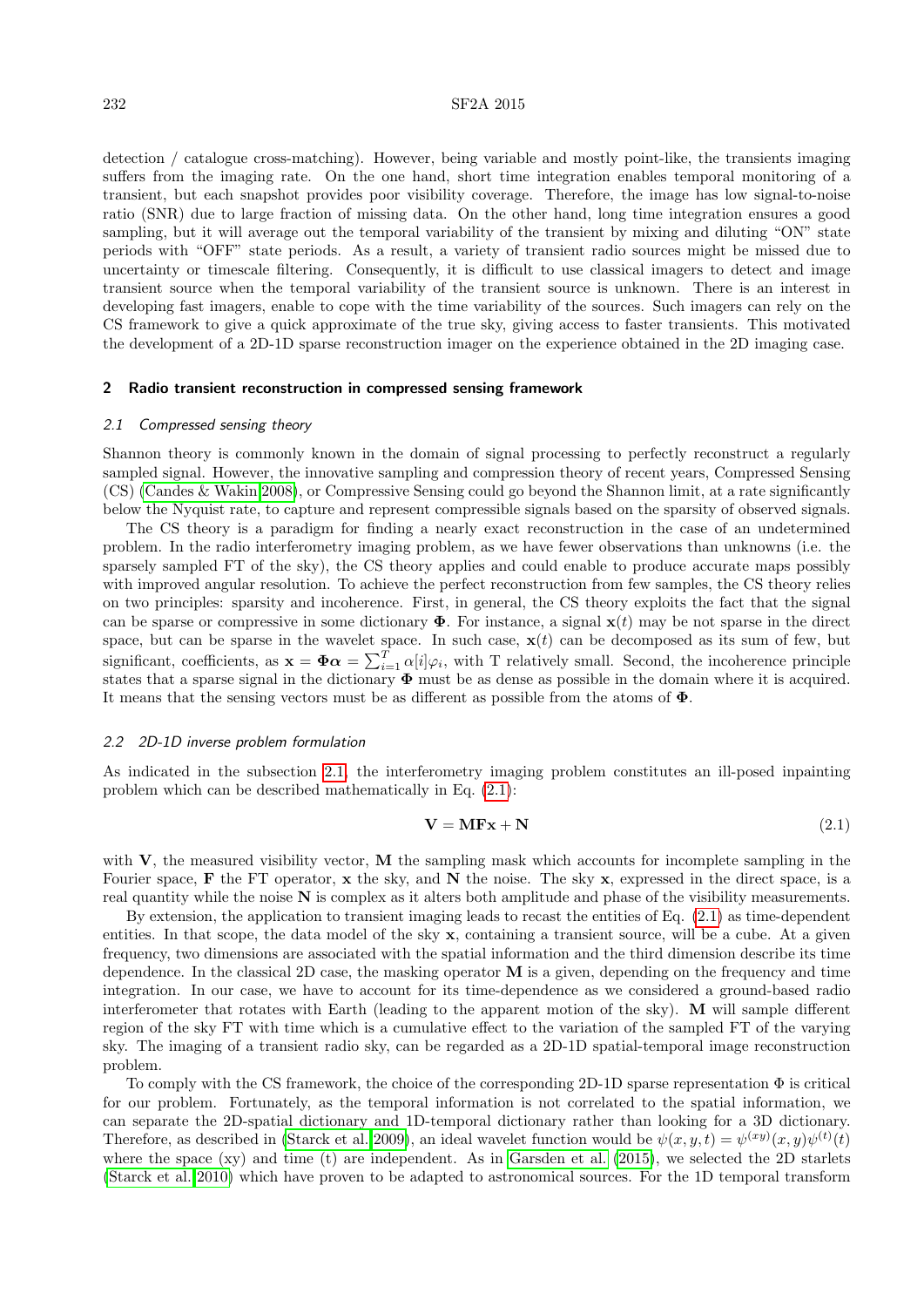$\psi^{(t)}$ , we used decimated wavelet functions such as Haar or biorthogonal CDF 9/7 wavelets, depending on the temporal profile of the transient. The whole 2D-1D decomposition scheme is illustrated in Fig. [1.](#page-2-0) Firstly, assuming a cube of size  $N_x \times N_y \times N_z$  where  $N_z$  denotes the number of time frames, the starlet transform is operated on each time frame, yielding  $N_{2D}$  spatial scales for each frame. Secondly, For each spatial scale, the temporal 1D transform is performed on each pixel column in the temporal direction of each scale. The 1D transform is decimated and will not increase the size of coefficients in time. Thus, we obtain a 2D-1D coefficient set of size  $N_{2D} \times N_x \times N_y \times N_z$ .



<span id="page-2-0"></span>Fig. 1. Illustration of 2D-1D decomposition: For a cube of size  $N_x \times N_y \times N_z$ , the total number of coefficients will be  $N_{2D} \times N_x \times N_y \times N_z$  where  $N_{2D}$  is the 2D decomposition scale.

<span id="page-2-1"></span>Given this 2D-1D dictionary  $\Phi$ , the minimization problem can be formulated from Eq. [\(2.1\)](#page-1-1) in the analysis framework:

$$
\min ||\Phi^t \mathbf{x}||_1 \quad s.t. \quad ||\mathbf{V} - \mathbf{M} \mathbf{F} \mathbf{x}||_2^2 < \epsilon,
$$
\n
$$
(2.2)
$$

where  $\epsilon$  denotes the error radius. The objective minimization function takes the form of  $||\mathbf{\Phi}^t \cdot||_1$  where the  $\ell_1$ -norm (summation of absolute values of coefficients) is used to reinforce the sparsity of the solution and ensure the convexity of the problem. However, the  $\ell_1$ -norm involves a soft-thresholding operator which induce bias is solutions [\(Starck et al. 2010\)](#page-5-9). This is particularly unsuitable for scientific data analysis involving photometry. According to [Candes et al.](#page-4-4) [\(2007\)](#page-4-4), the reweighted  $\ell_1$  scheme is one way to handle this issue. To address this issue, we adopted a reweighted  $\ell_1$  scheme [\(Candes et al. 2007\)](#page-4-4), by defining a weighting vector W. In addition, as the source photometry is always assumed positive, we impose a positivity constraint as well. Thus, our convex minimization problem can be formulated as:

<span id="page-2-2"></span>
$$
\min_{\mathbf{x}} \|\mathbf{V} - \mathbf{M} \mathbf{F} \mathbf{x}\|_2^2 + \|\mathbf{W} \odot \mathbf{\lambda} \odot \mathbf{\Phi}^t \mathbf{x}\|_1 + i_{\mathbf{C}^+}(\mathbf{x}),\tag{2.3}
$$

where  $\lambda$ , a scale-dependent vector, is a Lagrangian parameter which depends implicitly on  $\epsilon$  of the data fidelity in [\(2.2\)](#page-2-1), the operator  $\odot$  denotes the element-by-element multiplication and  $i_{\text{C}+}(x)$  is the indicator function (which is 0 if x belongs to  $C^+$ ,  $+\infty$  otherwise)

As  $\lambda$  is not explicitly related to the error radius  $\epsilon$ , the mathematical relation between  $\lambda$  and  $\epsilon$  is not easy to find out. However, since the real dataset V is noisy and makes the sparsity constraint decline in the 2D-1D decomposition space,  $\lambda$  is closely related to the statistical distribution of decomposition coefficients. Thus, the study of the statistical distribution is important. In practice, several noise driven strategies are available to estimate the statistical distribution. One of the strategies is noise-driven strategy from the residual, which is used hereof. As we will see in section [2.3,](#page-3-0) the residual is obtained by  $\mathbf{R}^{(n)} = \mathbf{V} - \mathbf{M} \mathbf{F} \mathbf{x}^{(n)}$  in the n-th iteration. Consequently, the statistical distribution  $\boldsymbol{\alpha}^{\mathbf{R}^{(n)}} = \boldsymbol{\Phi}^t \mathbf{F}^t \mathbf{M}^t \mathbf{R}^{(n)}$ , and  $\boldsymbol{\sigma}$  is accessible by the reliable noise estimator MAD(Median of the Absolute Deviation). Then,  $\lambda = k\sigma$  where k defines the level of the significant coefficients which lie within the band  $k\sigma$  of the Gaussian distribution.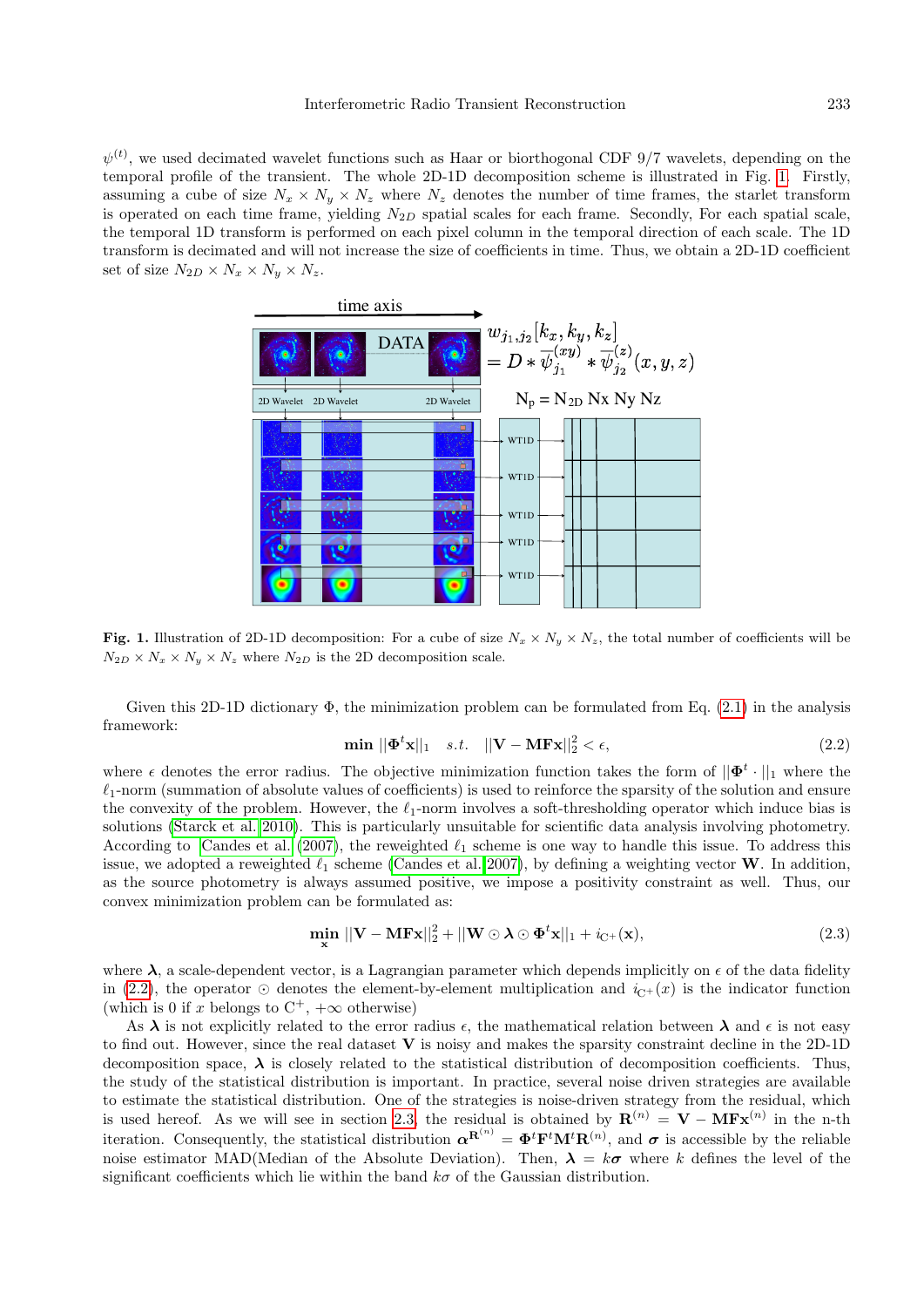## <span id="page-3-0"></span>2.3 Algorithms

According to [Candes et al.](#page-4-4) [\(2007\)](#page-4-4), the reweighted  $\ell_1$  scheme is applied as follows:

- 1. Set the iteration count  $n = 0$  and initialize  $\mathbf{W}^{(0)} = \mathbf{1}$ .
- 2. Solve the minimization problem [\(2.3\)](#page-2-2) yielding a solution  $\mathbf{x}^{(n)}$ , and  $\alpha^{(n)}$  is obtained by  $\alpha^{(n)} = \mathbf{\Phi}^t \mathbf{x}^{(n)}$ .
- 3. Update the weights (see later on).
- 4. Terminate on convergence or when reaching the maximum number of iterations  $N_{\text{max}}$ . Otherwise, increment  $n$  and go to step 2.

First, a biased solution x is obtained by the non-reweighted convex optimization, then a weighting step is performed using the following weighting strategy: if  $|\alpha_{i,j}| \geq k' \sigma_j$  then  $w_{i,j} = k' \sigma_j / |\alpha_{i,j}|$ , else,  $w_{i,j} = 1$  (operation later described as function  $f(|\alpha_{i,j}|)$ . We update the weights for each entity i at scale j,  $\sigma_j$  is the noise standard deviation at scale j.  $k'$  acts as a reweight level in scale j. Then, we subsequently apply the proximal theory to solve the minimization problem  $(2.3)$  with the [Condat](#page-4-5)-V $\tilde{u}$  splitting method (CVSM - Condat [\(2013\)](#page-4-5); V $\tilde{u}$ [\(2013\)](#page-5-10)). The CVSM introduces a primal-dual pair  $(x, u)$  to solve the convex optimization problem [\(2.3\)](#page-2-2) using forward-backward algorithm. Thus, in summary, the adapted CVSM with reweighted scheme is presented in Algo [1,](#page-3-1) where the parameters  $\tau$  and  $\eta$  respect the convergence condition such as  $1 - \tau \eta ||\Phi||^2 > \tau ||\mathbf{M} \mathbf{F}||^2/2$ , and  $\mu$  is a relaxation parameter used to accelerate the algorithm. If  $\mu = 1$ , the algorithm is in the unrelaxed case or no acceleration case. In the Algo [1,](#page-3-1) the line 3 can be considered as the forward step to converge the non-negative solution from the residual  $\mathbf{R} = \mathbf{V} - \mathbf{M} \mathbf{F} \mathbf{x}$ , while the line 4 can be regarded as the backward step to enforce the sparsity constraint by using the soft-thresholding proximity (ST).

<span id="page-3-1"></span>Algorithm 1: Analysis reconstruction using CVSM Data: Visibility V; Mask M Result: Reconstructed image x 1 Initialize  $(\mathbf{x}^{(0)}, \mathbf{u}^{(0)}), \mathbf{W}^{(0)} = 1, \tau > 0, \eta > 0, \mu \in ]0,1];$ 2 for  $n = 0$  to  $N_{max} - 1$  do  $\mathbf{p}^{(n+1)} = \text{Proj}_{\mathrm{C}^{+}}(\mathbf{x}^{(n)} - \tau\Phi\mathbf{u}^{(n)} + \tau(\mathbf{MF})^{*}(\mathbf{V} - \mathbf{MF}\mathbf{x}^{(n)}));$  $\mathbf{q}^{(n+1)} = (\mathbf{Id} - \mathrm{ST}_{\boldsymbol{\lambda} \odot \mathbf{W}})(\mathbf{u}^{(n)} + \eta \Phi^T(2\mathbf{p}^{(n+1)} - \mathbf{x}^{(n)}));$  $\mathbf{b} = \left( \mathbf{x}^{(n+1)}, \mathbf{u}^{(n+1)} \right) = \mu(\mathbf{p}^{(n+1)}, \mathbf{q}^{(n+1)}) + (1 - \mu)(\mathbf{x}^{(n)}, \mathbf{u}^{(n)})$ ;  $\mathbf{6} \quad | \quad \boldsymbol{\alpha}^{(n)} = \boldsymbol{\Phi}^t \mathbf{x}^{(n)};$ 7 Update **W** by  $w_{i,j}^{(n+1)} = f(|\alpha_{i,j}^{(n)}|);$ 8 end 9 return  $\mathbf{x}^{(N_{\max})}$ 

## 3 Experiments

We simulated a sky model of size  $32\times32\times64$ , i.e.  $32\times32$  pixels on image plane and 64 2-min frames on time. The time-dependent sky model is constituted of a control steady source at the center of the field and a transient source with a gaussian light curve (FWHM = 20 min located at time slice  $T=24$ ). Both sources have the same peak flux density of 10 arbitrary unit in the sky model. Then, to do the realistic simulation, we generated a 2-hour Fourier sampling mask cube by using an uniform random distribution of 20 antennas observing at the zenith at the latitude of the Nanay Radio Observatory.

To generate the observed visibilities in terms of noise levels, we take the FT of the sky model and apply the mask cube, and then add white gaussian noise with various magnitude ( $\sigma = 0.0, 0.5, 1.0, 1.5$  flux unit) on the complex visibilities. Then, by FT inversion, we can obtain the characteristic dirty cube for each case: Fig. [2](#page-4-6) (left) shows the transient "OFF" state (first row) and its "ON" state (second row) of the dirty cube. We notice that when the noise level is high, the transient source can be confused with background artifacts.

Figure [2](#page-4-6) (right) illustrates the light curve of the transient source central pixel from the sky model cube (dashed curve), the dirty cube (red curve) and the reconstructed cube obtained by the Condat-V˜u algorithm (green curve) described in Sect. [2.3.](#page-3-0) We can conclude that with no additional noise (but with the sampling noise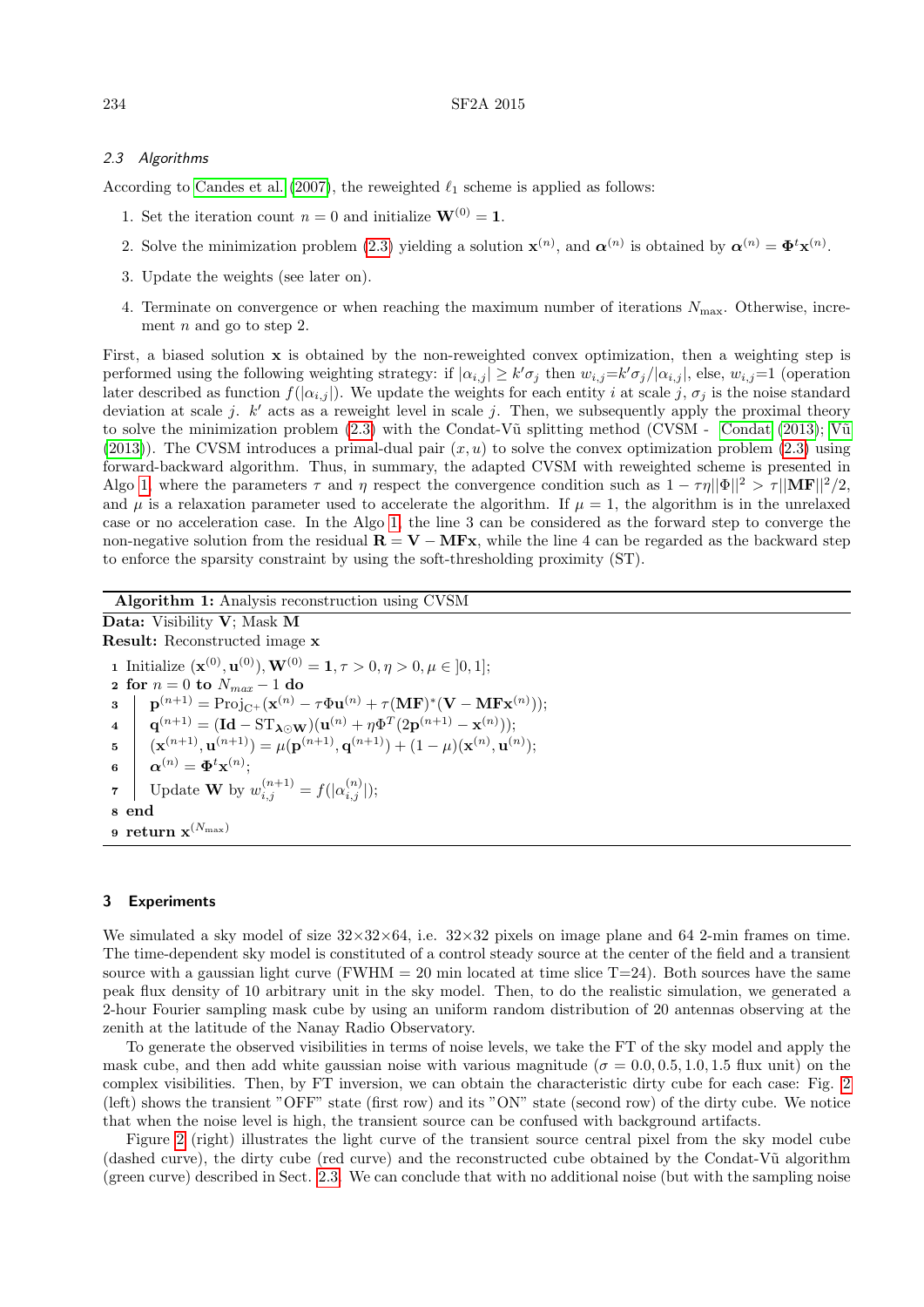

<span id="page-4-6"></span>Fig. 2. (left) Dirty images from the benchmark data cube containing two point sources: a central steady source  $(x=15,y=15)$  and a transient source  $(x=24,y=6)$ . First row corresponds to the OFF state (T=10) and second row to the ON state (T=25) at the maximum of the transient. Each column corresponds to various level of additive gaussian noise with  $\sigma = 0, 0.5, 1.0, 1.5$  arbitrary flux units. (right) Time profiles at the spatial location of the transient source from the sky model (dash line), the dirty cube (red) and the reconstructed cube (green), for various levels of additive gaussian noise.

due to missing data), our 2D-1D CS method gives a perfect profile reconstruction, with flux unit relative error  $\sim$ 10<sup>-5</sup>. As the noise level increases, the flux density of the transient is more spread around the central pixel, resulting in a bias of the peak. However, by summing the flux of the transient on nearby pixels (over a surface equal to the source size), the profile of the transient is again well recovered. Meanwhile, the steady source (not shown) is also well recovered except in the high noise regime where fluctuations are present. From these preliminary results, it seems that our 2D-1D CS reconstruction method is efficient reconstruct the transient in a noisy dataset. The reconstruction time was not monitored but is subject to further study.

### 4 Conclusions

CS theory offers new tools for solving ill-posed problems such as the imaging problem in radio interferometry. In previous studies, such as [Garsden et al.](#page-4-1) [\(2015\)](#page-4-1), we have shown that the 2D CS method can outperform classical tools used for deconvolution. In this work, we present an extension of this 2D imager, by recovering the 3D data with the third dimension being the temporal information to detect and reconstruct radio transients. We used respectively a 2D and a 1D wavelet dictionaries to perform 2D-1D reconstruction. In addition, we minimize the convex problem using Condat-V $\tilde{u}$  splitting method in the proximal theory framework. The preliminary results based on simulated data cubes containing both steady and transient sources show a good potential for transient imaging. For next steps, we will compare our method with classical deconvolution methods and develop a "time-agile" imager addressed to the next generation of interferometers, such as LOFAR and SKA, to enable the detection of radio transients. A featured paper is in preparation, and contains extended tests on various dataset (simulated and real datasets containing transient source). As the search for known and unknown transient is a emerging field in radio astronomy, the development of such tools may have a strong impact on transient studies.

We acknowledge the financial support from the UnivEarthS Labex program of Sorbonne Paris Cité (ANR-10-LABX-0023 and ANR-11-IDEX-0005-02) and the Physis project (H2020-LEIT-Space-COMPET).

#### **References**

<span id="page-4-5"></span><span id="page-4-4"></span><span id="page-4-3"></span><span id="page-4-2"></span><span id="page-4-1"></span><span id="page-4-0"></span>Candes, E. & Wakin, M. 2008, Signal Processing Magazine, IEEE, 25, 21 Candes, E. J., Wakin, M. B., & Boyd, S. P. 2007, ArXiv:0711.1612 [arXiv] 0711.1612 Condat, L. 2013, Journal of Optimization Theory and Applications, 158, 460 Garsden, H., Girard, J. N., Starck, J. L., et al. 2015, A&A, 575, A90 Girard, J. N., Garsden, H., Starck, J. L., et al. 2015, Journal of Instrumentation, 10, C8013 Högbom, J. A. 1974, Astron. Astrophys., 15, 417